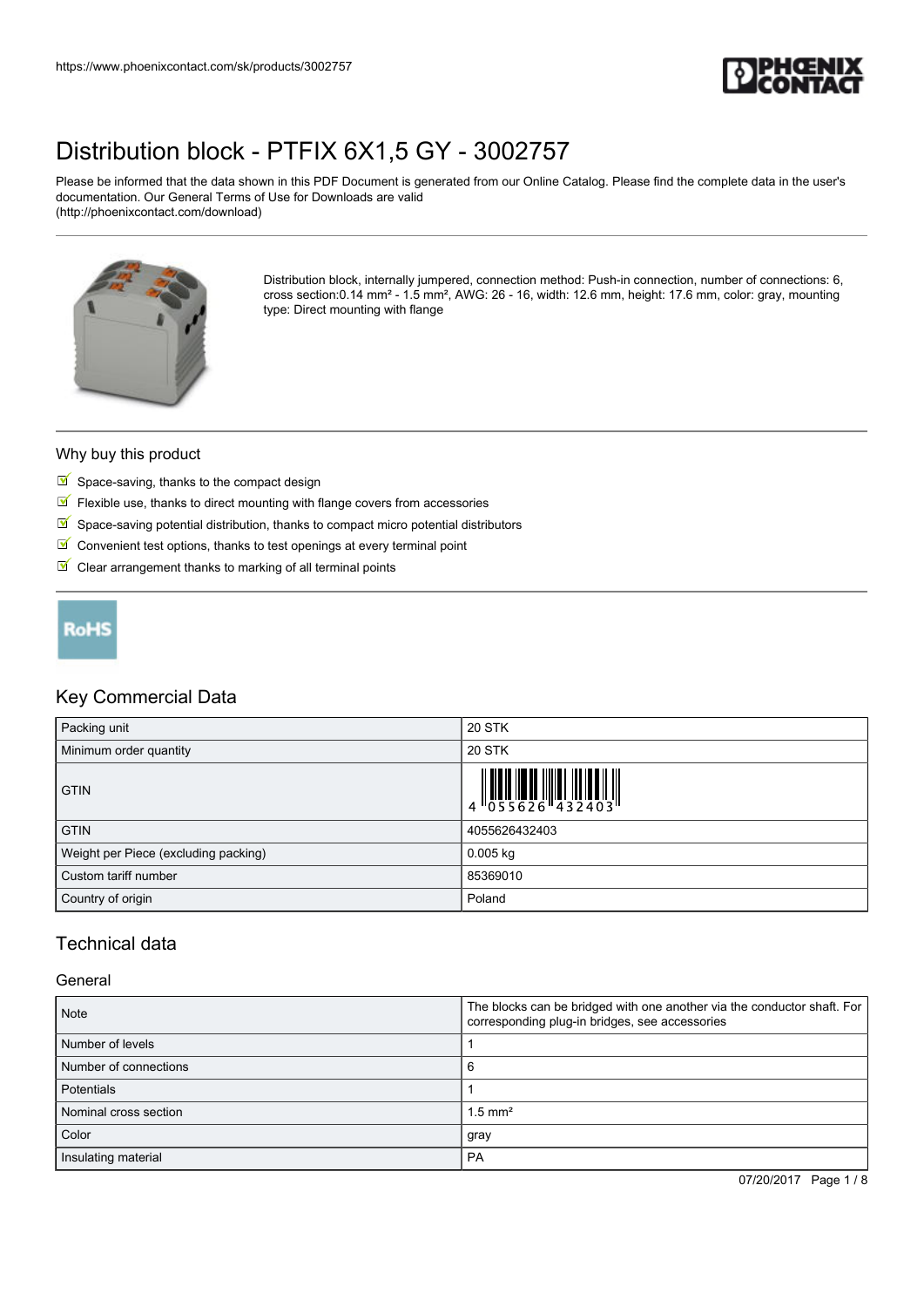

## Technical data

#### General

| Flammability rating according to UL 94                                        | V <sub>0</sub>                      |
|-------------------------------------------------------------------------------|-------------------------------------|
| Rated surge voltage                                                           | 6 <sub>kV</sub>                     |
| Degree of pollution                                                           | 3                                   |
| Overvoltage category                                                          | Ш                                   |
| Insulating material group                                                     |                                     |
| Maximum power dissipation for nominal condition                               | 0.56W                               |
| Ambient temperature (operation)                                               | -60 °C  130 °C                      |
| Maximum load current                                                          | 17.5 A                              |
| Nominal current $I_N$                                                         | 17.5 A                              |
| Nominal voltage $U_N$                                                         | 450 V                               |
| Open side panel                                                               | No                                  |
| Shock protection test specification                                           | DIN EN 50274 (VDE 0660-514):2002-11 |
| Back of the hand protection                                                   | guaranteed                          |
| Finger protection                                                             | guaranteed                          |
| Result of thermal test                                                        | Test passed                         |
| Proof of thermal characteristics (needle flame) effective duration            | 30 <sub>s</sub>                     |
| Relative insulation material temperature index (Elec., UL 746 B)              | 130 °C                              |
| Temperature index of insulation material (DIN EN 60216-1 (VDE<br>$0304 - 21)$ | 130 °C                              |
| Static insulating material application in cold                                | $-60 °C$                            |
| Behavior in fire for rail vehicles (DIN 5510-2)                               | Test passed                         |
| Flame test method (DIN EN 60695-11-10)                                        | V <sub>0</sub>                      |
| Oxygen index (DIN EN ISO 4589-2)                                              | $>32\%$                             |
| NF F16-101, NF F10-102 Class I                                                | $\overline{2}$                      |
| NF F16-101, NF F10-102 Class F                                                | $\overline{2}$                      |
| Surface flammability NFPA 130 (ASTM E 162)                                    | passed                              |
| Specific optical density of smoke NFPA 130 (ASTM E 662)                       | passed                              |
| Smoke gas toxicity NFPA 130 (SMP 800C)                                        | passed                              |
| Calorimetric heat release NFPA 130 (ASTM E 1354)                              | 28 MJ/kg                            |
| Fire protection for rail vehicles (DIN EN 45545-2) R22                        | <b>HL 1 - HL 3</b>                  |
| Fire protection for rail vehicles (DIN EN 45545-2) R23                        | <b>HL 1 - HL 3</b>                  |
| Fire protection for rail vehicles (DIN EN 45545-2) R24                        | <b>HL 1 - HL 3</b>                  |
| Fire protection for rail vehicles (DIN EN 45545-2) R26                        | <b>HL 1 - HL 3</b>                  |

### Dimensions

| Width  | $12.6 \text{ mm}$ |
|--------|-------------------|
| Length | $121 \text{ mm}$  |
| Height | 17.6 mm           |

#### Connection data

| Connection method                | Push-in connection      |
|----------------------------------|-------------------------|
| Connection in acc. with standard | 60998-2-2<br><b>IEC</b> |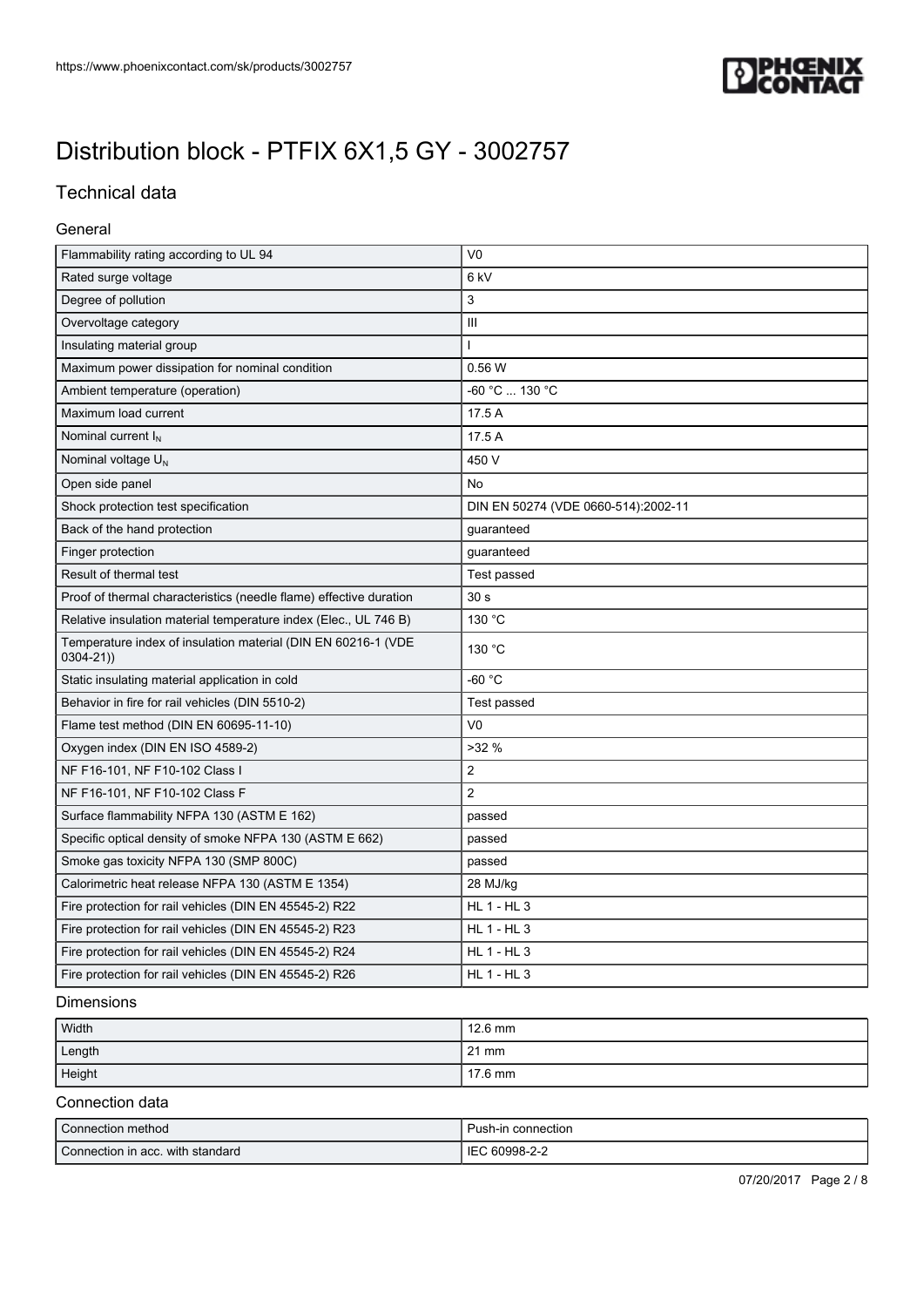

## Technical data

### Connection data

| Conductor cross section solid min.                                         | $0.14 \text{ mm}^2$    |
|----------------------------------------------------------------------------|------------------------|
| Conductor cross section solid max.                                         | $1.5$ mm <sup>2</sup>  |
| Conductor cross section AWG min.                                           | 26                     |
| Conductor cross section AWG max.                                           | 16                     |
| Conductor cross section flexible min.                                      | $0.14 \text{ mm}^2$    |
| Conductor cross section flexible max.                                      | $1.5$ mm <sup>2</sup>  |
| Min. AWG conductor cross section, flexible                                 | 26                     |
| Max. AWG conductor cross section, flexible                                 | 16                     |
| Conductor cross section flexible, with ferrule without plastic sleeve min. | $0.25$ mm <sup>2</sup> |
| Conductor cross section flexible, with ferrule without plastic sleeve max. | $1.5$ mm <sup>2</sup>  |
| Conductor cross section flexible, with ferrule with plastic sleeve min.    | $0.25$ mm <sup>2</sup> |
| Conductor cross section flexible, with ferrule with plastic sleeve max.    | $1.5$ mm <sup>2</sup>  |
| Stripping length                                                           | 8 mm  10 mm            |
| Internal cylindrical gage                                                  | A1/B1                  |

### Standards and Regulations

| Connection in acc. with standard       | IEC 60998-2-2  |
|----------------------------------------|----------------|
| Flammability rating according to UL 94 | V <sub>0</sub> |

### Environmental Product Compliance

| China RoHS | I Environmentally friendly use period: unlimited = EFUP-e |
|------------|-----------------------------------------------------------|
|            | l No hazardous substances above threshold values          |

## Drawings

Circuit diagram

 $\begin{bmatrix} 0 \\ 0 \\ 0 \end{bmatrix}$ 

# **Classifications**

#### eCl@ss

| eCl@ss 4.0 | 27141120 |
|------------|----------|
| eCl@ss 4.1 | 27141120 |
| eCl@ss 5.0 | 27141120 |
| eCl@ss 5.1 | 27141120 |
| eCl@ss 6.0 | 27141120 |
| eCl@ss 7.0 | 27141120 |
| eCl@ss 8.0 | 27141120 |
| eCl@ss 9.0 | 27141120 |

#### ETIM

| ETIM 2.0<br>. <b>. .</b> | EC000897<br>. |                                         |
|--------------------------|---------------|-----------------------------------------|
|                          | 07/20/2017    | $\sqrt{Q}$<br>$P$ age<br>ູບ /<br>ີ<br>ີ |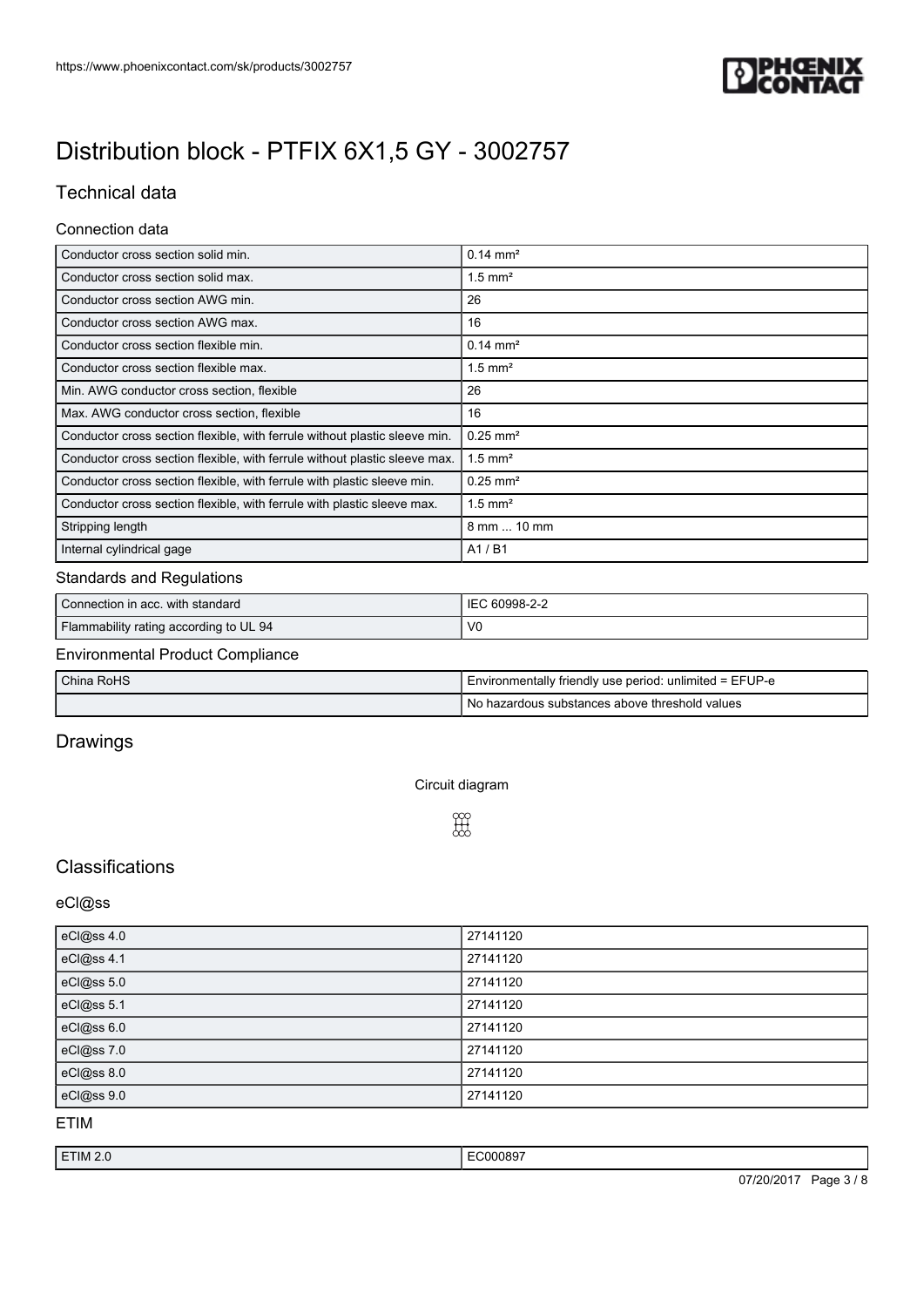

## **Classifications**

### ETIM

| ETIM 3.0            | EC000897 |
|---------------------|----------|
| <b>ETIM 4.0</b>     | EC000897 |
| ETIM <sub>5.0</sub> | EC000897 |
| <b>ETIM 6.0</b>     | EC000897 |

### UNSPSC

| I UNSPSC 6.01       | 30211811 |
|---------------------|----------|
| UNSPSC 7.0901       | 39121410 |
| l UNSPSC 11         | 39121410 |
| <b>UNSPSC 12.01</b> | 39121410 |
| UNSPSC 13.2         | 39121410 |

# Approvals

#### Approvals

#### Approvals

CSA / UL Recognized / cUL Recognized / cULus Recognized

Ex Approvals

 $\Gamma$ 

#### Approval details

| <b>CSA</b>                 | http://www.csagroup.org/services/testing-<br><b>4</b><br>and-certification/certified-product-listing/ | 13631   |         |
|----------------------------|-------------------------------------------------------------------------------------------------------|---------|---------|
|                            | B                                                                                                     | С       |         |
| mm <sup>2</sup> /AWG/kcmil | $26 - 14$                                                                                             | $26-14$ | $26-14$ |
| Nominal current IN         | 15 A                                                                                                  | 15 A    | 15A     |
| Nominal voltage UN         | 300 V                                                                                                 | 300 V   | 150 V   |

| UL Recognized              | http://database.ul.com/cgi-bin/XYV/template/LISEXT/1FRAME/index.htm<br>FILE E 60425<br>$\boldsymbol{H}$ |           |           |  |  |
|----------------------------|---------------------------------------------------------------------------------------------------------|-----------|-----------|--|--|
|                            | B                                                                                                       | С         |           |  |  |
| mm <sup>2</sup> /AWG/kcmil | $26 - 14$                                                                                               | $26 - 14$ | $26 - 14$ |  |  |
| Nominal current IN         | 15 A                                                                                                    | 15 A      | 15 A      |  |  |
| Nominal voltage UN         | 300 V                                                                                                   | 300 V     | 150 V     |  |  |

┑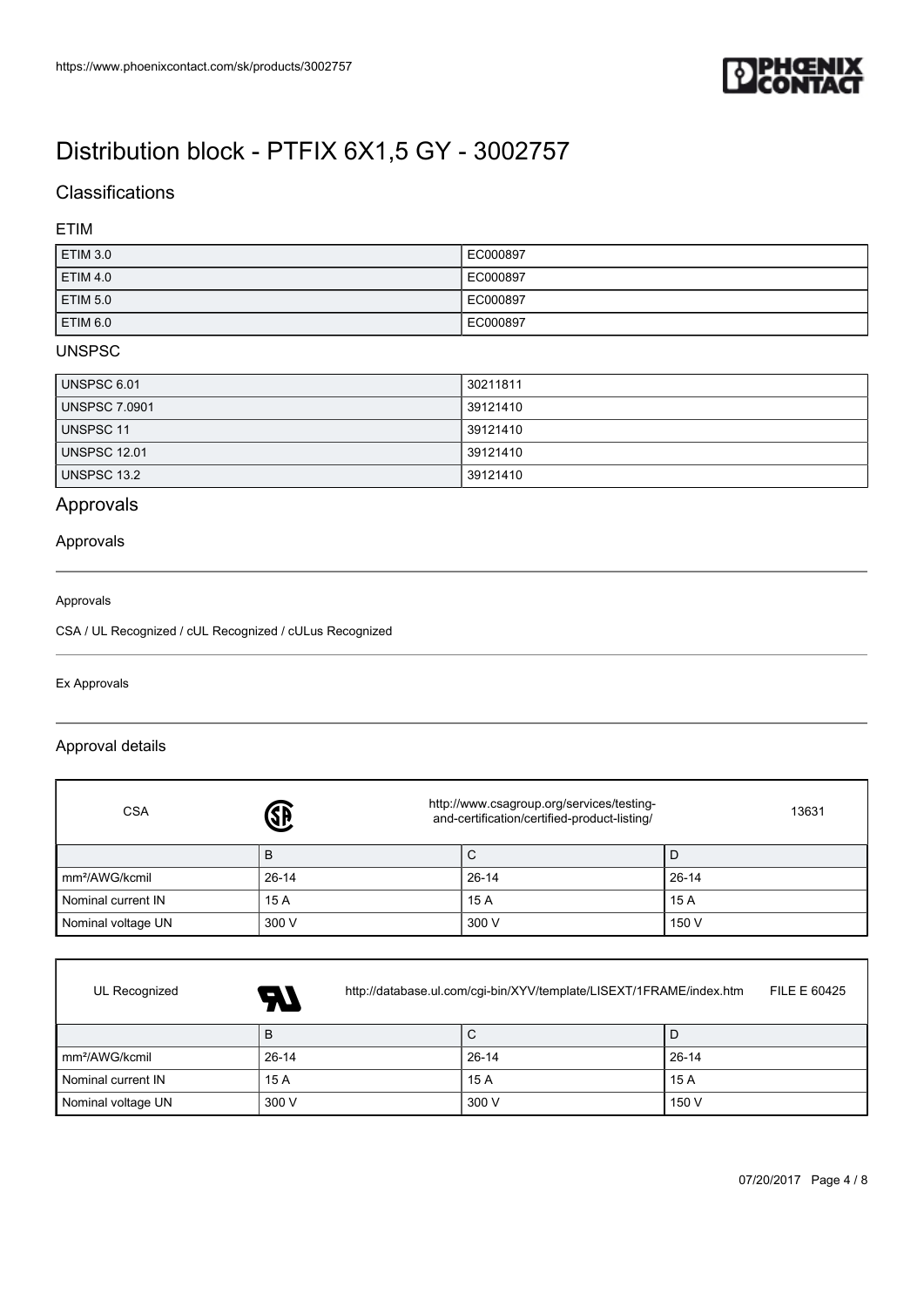

## Approvals

 $\sqrt{ }$ 

| cUL Recognized             | http://database.ul.com/cgi-bin/XYV/template/LISEXT/1FRAME/index.htm<br>FILE E 60425<br>$\mathcal{F}_3$ |           |           |  |
|----------------------------|--------------------------------------------------------------------------------------------------------|-----------|-----------|--|
|                            | B                                                                                                      | С         | D         |  |
| mm <sup>2</sup> /AWG/kcmil | $26 - 14$                                                                                              | $26 - 14$ | $26 - 14$ |  |
| Nominal current IN         | 15 A                                                                                                   | 15 A      | 15A       |  |
| Nominal voltage UN         | 300 V                                                                                                  | 300 V     | 150 V     |  |



cULus Recognized <http://database.ul.com/cgi-bin/XYV/template/LISEXT/1FRAME/index.htm>

### Accessories

#### Accessories

DIN rail

[DIN rail, unperforated - NS 15 UNPERF 2000MM - 1401695](https://www.phoenixcontact.com/sk/products/1401695)



DIN rail, material: Steel, unperforated, height 5.5 mm, width 15 mm, length: 2 m

[DIN rail perforated - NS 15 PERF 2000MM - 1401682](https://www.phoenixcontact.com/sk/products/1401682)

DIN rail, material: steel galvanized and passivated with a thick layer, perforated, height 5.5 mm, width 15 mm, length: 2000 mm

[DIN rail perforated - NS 15 AL PERF 2000MM - 1401763](https://www.phoenixcontact.com/sk/products/1401763)



DIN rail, material: Aluminum, perforated, height 5.5 mm, width 15 mm, length: 2 m

[DIN rail perforated - NS 15 WH PERF 2000MM - 1204096](https://www.phoenixcontact.com/sk/products/1204096)



DIN rail, material: steel, perforated, height 5.5 mm, width 15 mm, length: 2 m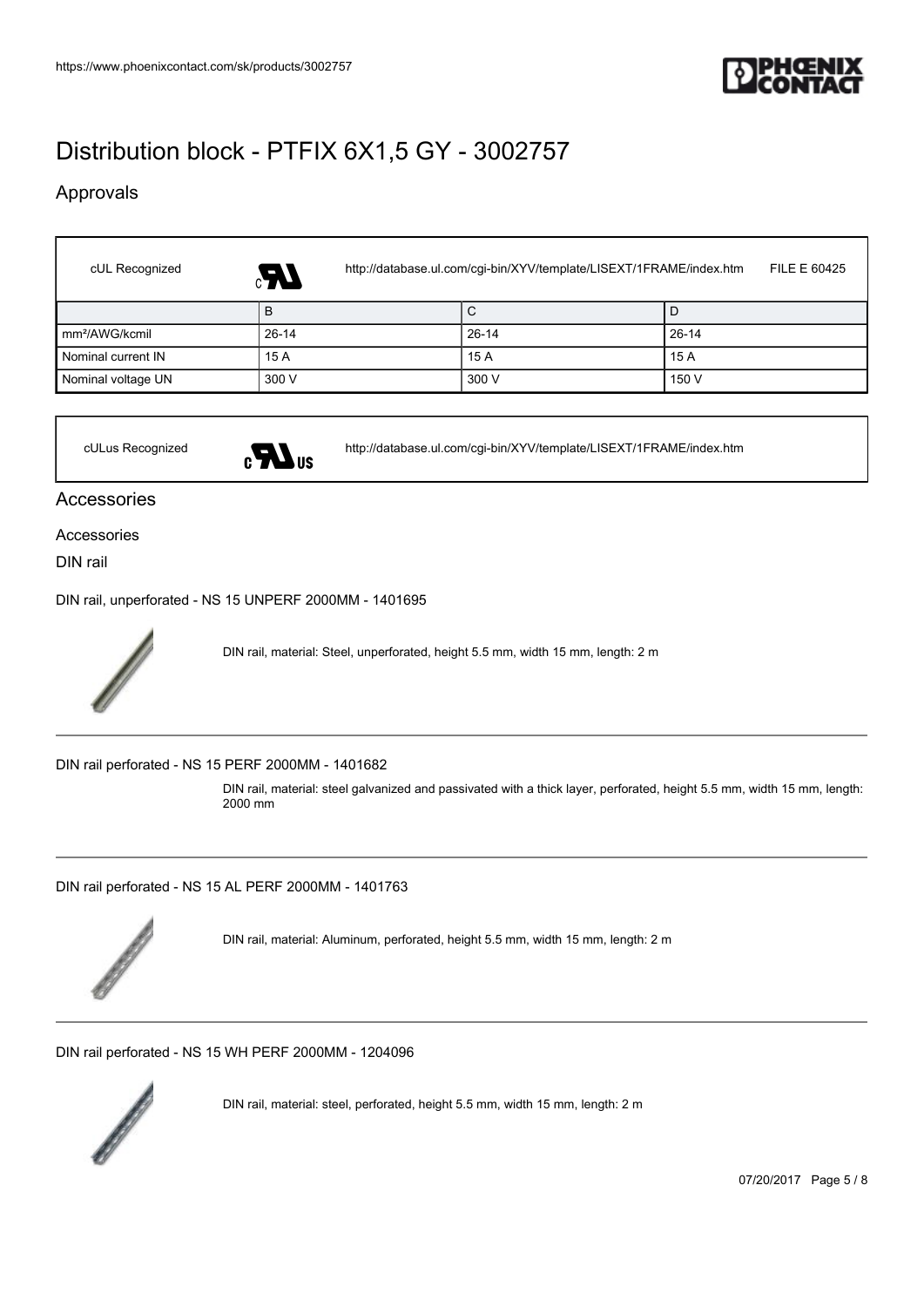

### Accessories

#### End block

[End clamp - CLIPFIX 15 - 3022263](https://www.phoenixcontact.com/sk/products/3022263)



Snap-on end bracket, to be snapped onto NS 15 DIN rail

#### End cover

[Flange cover - PTFIX 1,5-DF - 3003116](https://www.phoenixcontact.com/sk/products/3003116)



Flange cover, with screw-on fixing, length: 19.9 mm, width: 2.2 mm, height: 17.7 mm, color: gray

#### Jumper

[Plug-in bridge - FBS 2-4 - 3030116](https://www.phoenixcontact.com/sk/products/3030116)



Plug-in bridge, pitch: 4.2 mm, number of positions: 2, color: red

[Plug-in bridge - FBS 2-4 BU - 3030117](https://www.phoenixcontact.com/sk/products/3030117)



Plug-in bridge, pitch: 4.2 mm, number of positions: 2, color: blue

[Plug-in bridge - FBS 2-4 GY - 3030118](https://www.phoenixcontact.com/sk/products/3030118)



Plug-in bridge, pitch: 4.2 mm, number of positions: 2, color: gray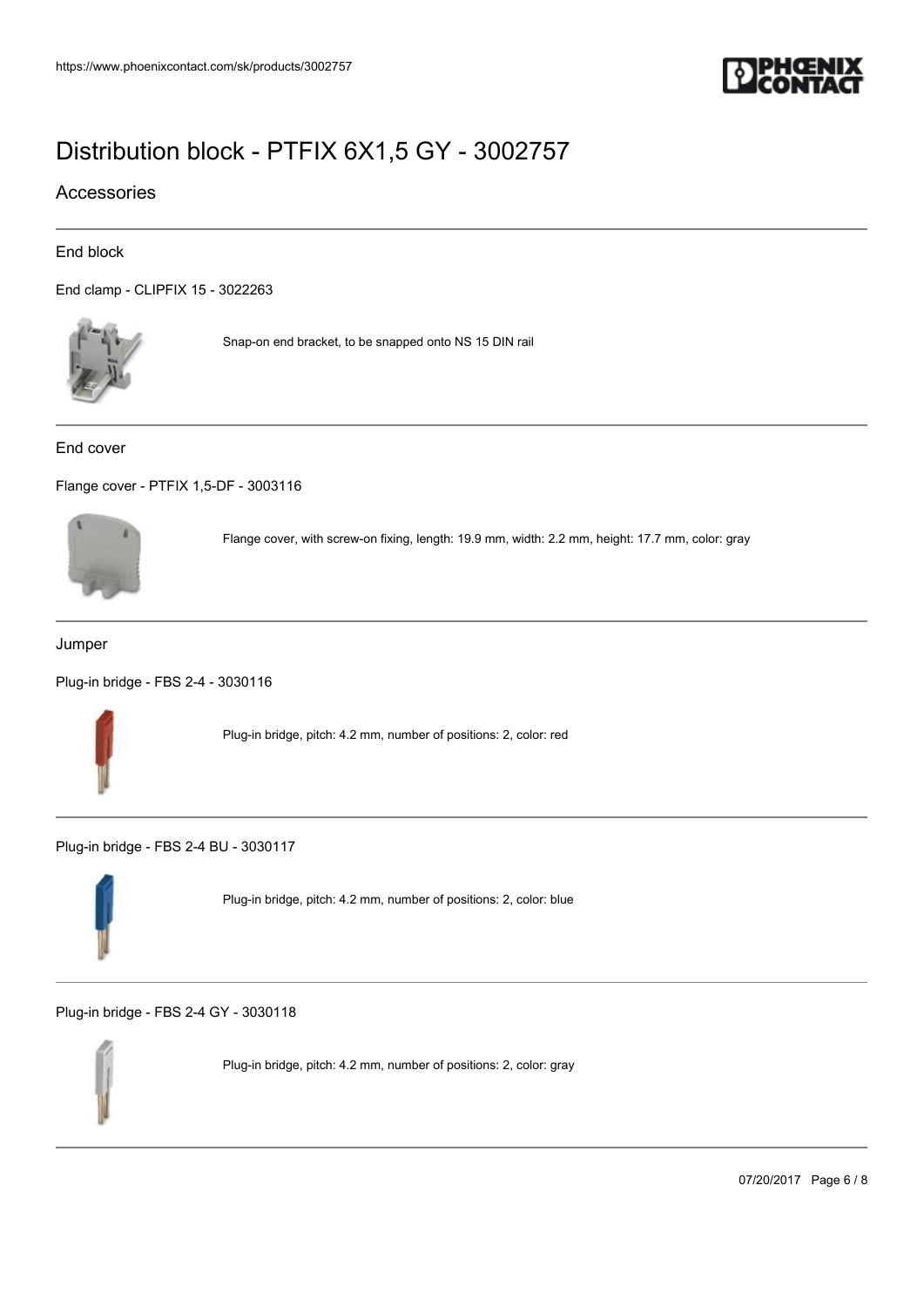

#### Accessories

Labeled terminal marker

[Marking foil for zack marker strip - SK 3,8 REEL P4,15 WH CUS - 0825990](https://www.phoenixcontact.com/sk/products/0825990)

Marking foil for zack marker strip, white, labeled according to customer specifications, Mounting type: adhesive, for terminal block width: 4.15 mm, Lettering field: continuous x 3.8 mm

#### Screwdriver tools

[Screwdriver - SZF 0-0,4X2,5 - 1204504](https://www.phoenixcontact.com/sk/products/1204504)



Actuation tool, for ST terminal blocks, also suitable for use as a bladed screwdriver, size: 0.4 x 2.5 x 75 mm, 2component grip, with non-slip grip

#### Terminal marking

[Marking foil for zack marker strip - TML \(EX3,8\)R - 0801837](https://www.phoenixcontact.com/sk/products/0801837)



Marking foil for zack marker strip, Roll, white, unlabeled, can be labeled with: THERMOMARK ROLL, THERMOMARK ROLL X1, THERMOMARK ROLLMASTER 300/600, THERMOMARK X1.2, THERMOMARK S1.1, Mounting type: adhesive, for terminal block width: 30000 mm, Lettering field: 30,000 x 3.8 mm

[Marking foil for zack marker strip - TML \(104X3,8\)R - 0801833](https://www.phoenixcontact.com/sk/products/0801833)



Marking foil for zack marker strip, Roll, white, unlabeled, can be labeled with: THERMOMARK ROLL, THERMOMARK ROLL X1, THERMOMARK ROLLMASTER 300/600, THERMOMARK X1.2, THERMOMARK S1.1, Mounting type: adhesive, for terminal block width: 104 mm, Lettering field: 104 x 3.8 mm

[Accessories - MPS-MT 1-S4-B RD - 1982800](https://www.phoenixcontact.com/sk/products/1982800)



07/20/2017 Page 7 / 8